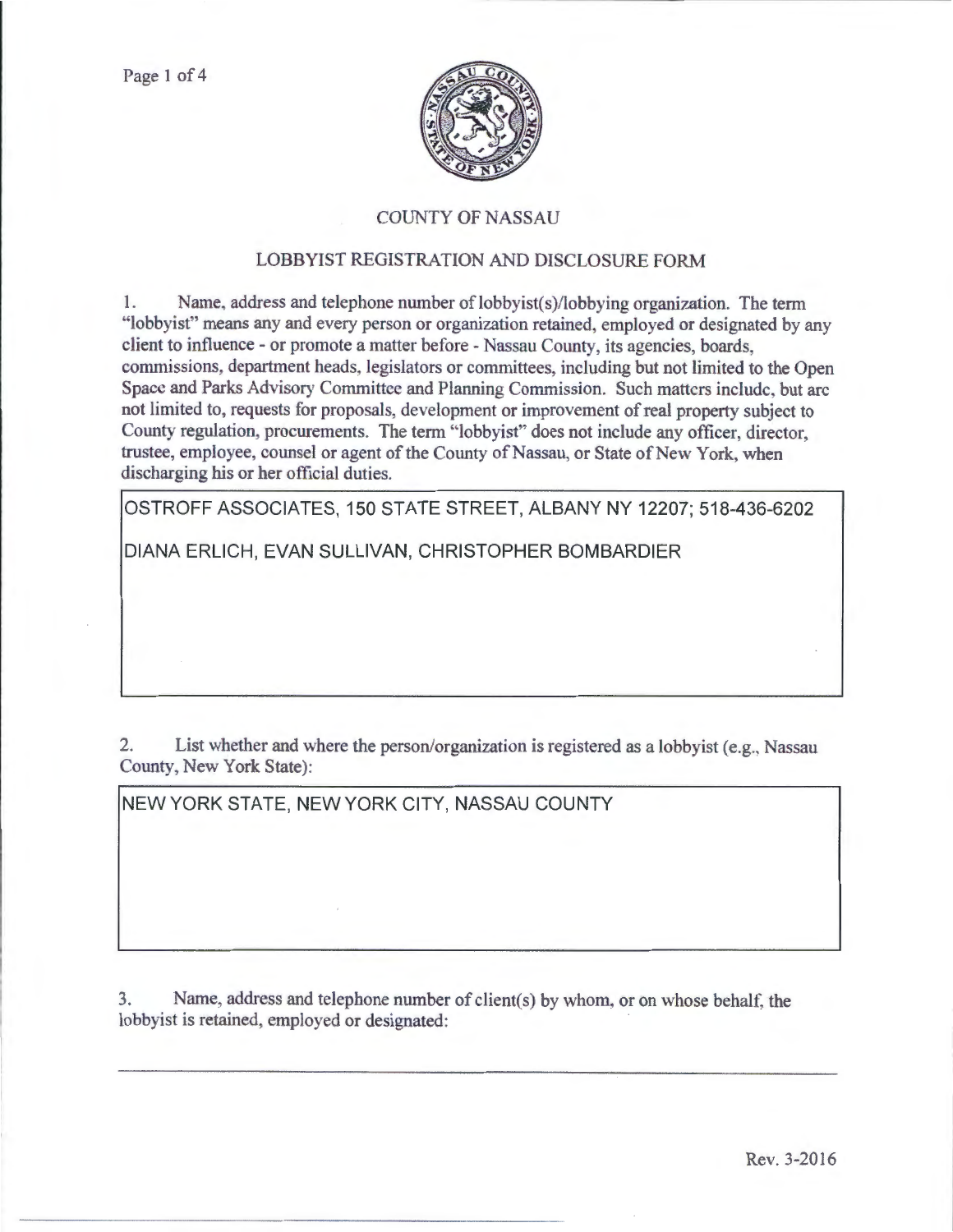Page 2 of 4

American Traffic Solutions, Inc. 1330 West Southern Avenue, Suite 101 , Tempe, Arizona 85282 (480) 596-4673 Covanta Energy, LLC 445 South Street, Morristown, NJ 07960 732-274-1400 lAC 555 West 18th Street, New York, NY 10011 212-314-7334

4. Describe lobbying activity conducted. or to be conducted, in Nassau County, and identify client(s) for each activity listed. See page 4 for a complete description of lobbying activities.

American Traffic Solutions, Inc.: Issues relating to photo traffic safety; school zone speed cameras

Covanta Energy, LLC: Issues relating to energy, facility

lAC: Issues relating to consumer affairs

5. The name of persons, organizations or goverrunental entities before whom the lobbyist expects to lobby:

County Executive, County Legislature, Town of Hempstead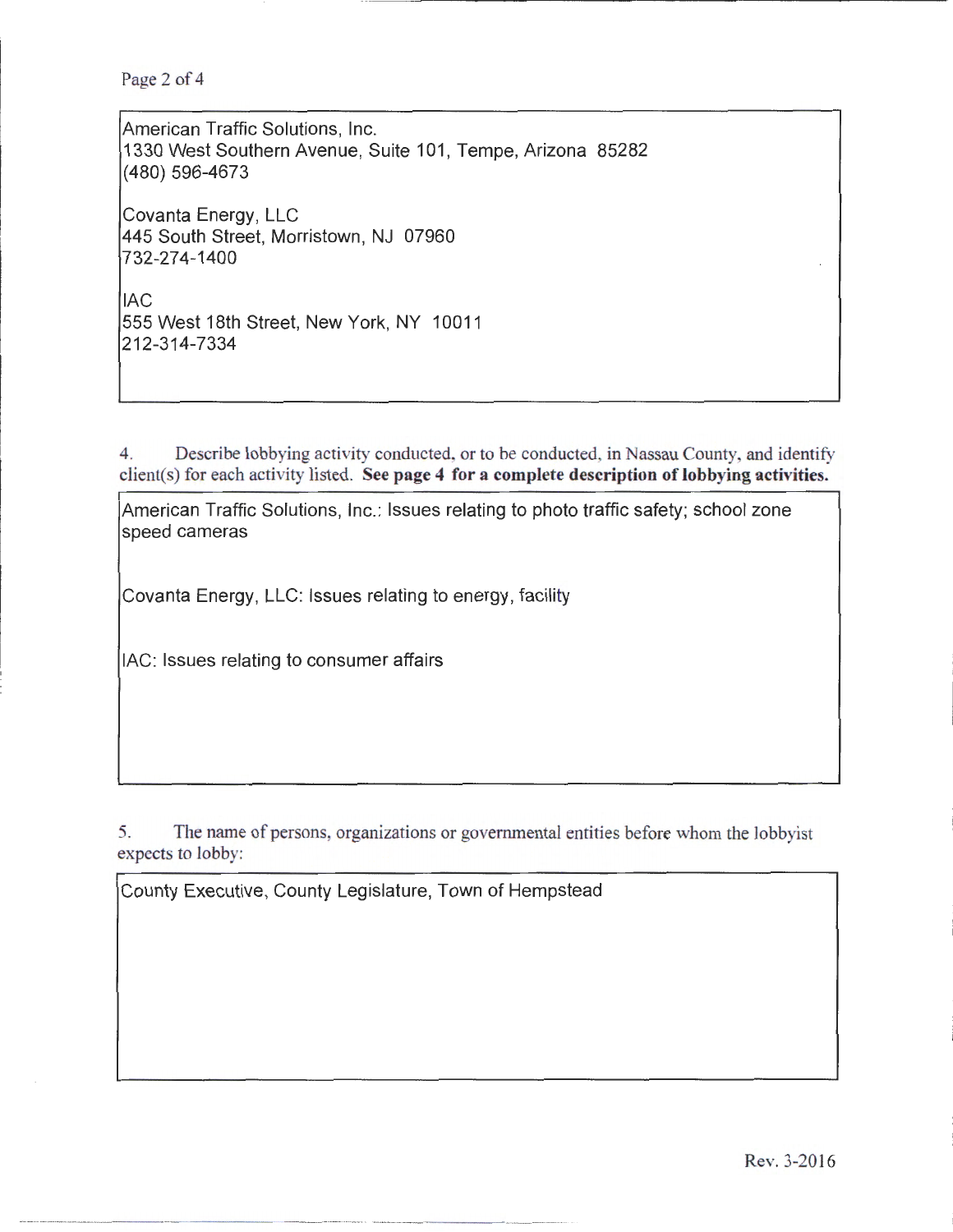## Page 3 of 4

6. If such lobbyist is retained or employed pursuant to a written agreement of retainer or employment, you must attach a copy of such document; and if agreement of retainer or employment is oral, attach a written statement of the substance thereof. If the written agreement of retainer or employment does not contain a signed authorization from the client by whom you have been authorized to lobby, separately attach such a written authorization from the client.

7. Within the previous year, has the lobbyist/lobbying organization or any of its corporate officers provided campaign contributions pursuant to the New York State Election Law to the campaign committees of any of the following Nassau County elected officials or to the campaign committees of any candidates for any of the following Nassau County elected offices: the County Executive, the County Clerk, the Comptroller, the District Attorney, or any County Legislator? If yes, to what campaign committee? If none, you must so state:

No.

I understand that copies of this form will be sent to the Nassau County Depattment of Information Technology ("IT") to be posted on the County's website.

I also understand that upon termination of retainer, employment or designation I must give written notice to the County Attorney within thirty (30) days of termination.

VERIFICATION: The undersigned affirms and so swears that he/she has read and understood the foregoing statements and they are, to his/her knowledge, true and accurate.

The undersigned further certifies and affirms that the contribution(s) to the campaign committees listed above were made freely and without duress. threat or any promise of a governmental benefit or in exchange for any benefit or remuneration.

Dated:  $4/3/2019$ 

Signed: <u>E</u>votector Print Name: Erin TWaterhause

CHANTEL JYL BURNASH NOTARY PUBLIC-STATE OF NEW YORK No. 01 BU6345281 Qualified In Albany County My Commission Expires 07-25-2020 413119

Chantel Jul Burnush

Rev. 3-2016